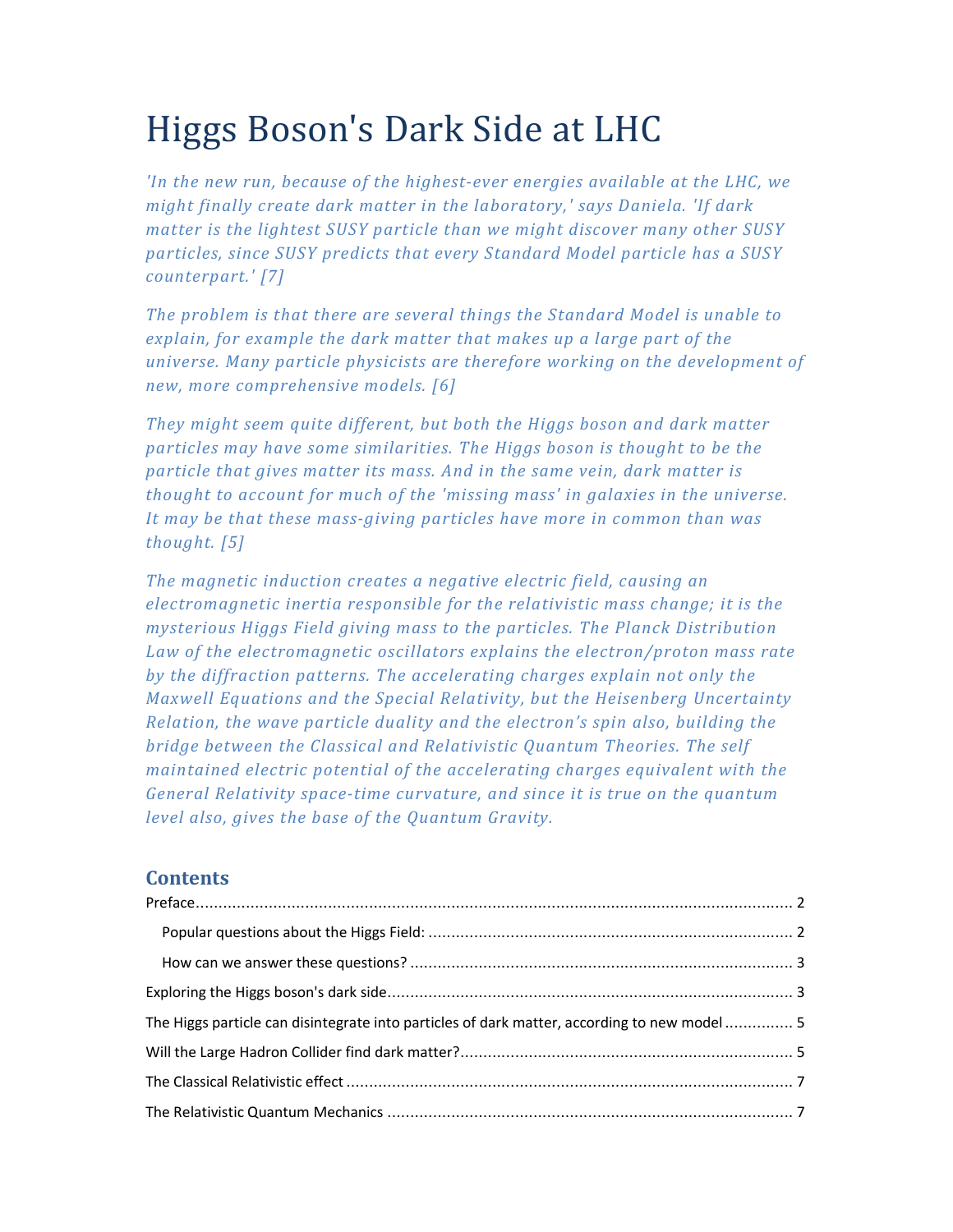Author: George Rajna

# **Preface**

# **Popular questions about the Higgs Field:**

1.) If the Higgs field is responsible for imbuing particles with mass, and mass is responsible for gravity, is it possible that the Higgs field will provide the missing link between general relativity and quantum mechanics i.e. could the Higgs field be the basis of a quantum theory of gravity?

2.) Can the theoretical Higgs Field be used as the "cause" of relativistic momentum or relativistic kinetic energy of a moving body?

3.) Does Einstein's General Relativity need to be adjusted for the Higgs field?

4.) Since the Higgs field gives most particles mass, and permeates all space, then GR needs the Higgs field to be a theory of space?

5.) So where GR is highly curved, the Higgs field is also curved? And does a highly curved Higgs field affect the way particles acquire mass? For that matter, a curved space-time would also curve electromagnetic field?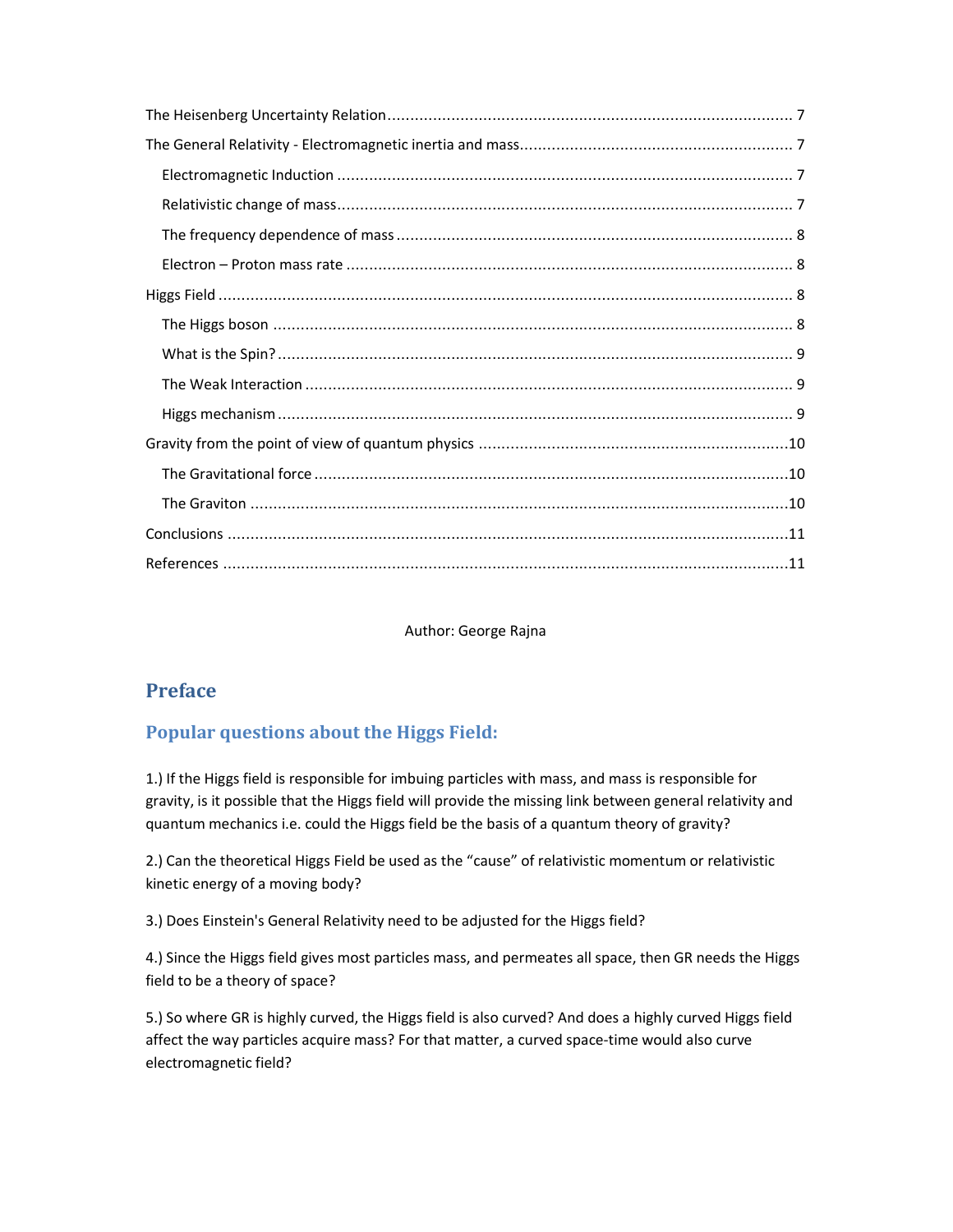#### **How can we answer these questions?**

There is an explanation of the magnetic effect caused by the electric current from the observed effects of the accelerating electrons, causing naturally the experienced changes of the electric field potential along the electric wire. The charge distribution is lowering in the reference frame of the accelerating charges linearly: ds/dt = at (time coordinate), but in the reference frame of the current it is parabolic:  $s = a/2 t^2$  (geometric coordinate). The accelerating electrons explain not only the Maxwell Equations and the Special Relativity, but the Heisenberg Uncertainty Relation, the wave particle duality and the electron's spin also, building the bridge between the Classical and Quantum Theories. [1]

One origin of the Quantum Physics is the Planck Distribution Law of the electromagnetic oscillators, giving equal intensity for 2 different wavelengths on any temperature. Any of these two wavelengths will give equal intensity diffraction patterns, building different asymmetric constructions, for example proton - electron structures (atoms), molecules, etc. Since the particles are centers of diffraction patterns they also have particle – wave duality as the electromagnetic waves have. The Electroweak Interaction shows that the Weak Interaction is basically electromagnetic in nature. The arrow of time shows the entropy grows by changing the temperature dependent diffraction patterns of the electromagnetic oscillators. [2]

# **Exploring the Higgs boson's dark side**

Last month, after two years of preparation, the LHC began smashing its proton beams together at 13 Trillion electron Volts (TeV), close to double the energy achieved during its first run.

'We do not know what we will find next and that makes the new run even more exciting,' Daniela Bortoletto of Oxford University's Department of Physics, a member of the team running the LHC's ATLAS experiment, tells me. 'We hope to finally find some cracks in the Standard Model as there are many questions about our universe that it does not answer.'

One of the big questions concerns dark matter, the invisible 'stuff' that astrophysicists estimate makes up over 80% of the mass of the Universe. As yet nobody has identified particles of dark matter although physicists think it could be the lightest supersymmetric (SUSY) particle.

'In the new run, because of the highest-ever energies available at the LHC, we might finally create dark matter in the laboratory,' says Daniela. 'If dark matter is the lightest SUSY particle than we might discover many other SUSY particles, since SUSY predicts that every Standard Model particle has a SUSY counterpart.'

Then there's the puzzle of antimatter: in the early Universe matter and antimatter were created in equal quantities but now matter dominates the Universe.

'We still do not know what caused the emergence of this asymmetry,' Daniela explains. 'We have finally discovered the Higgs boson: this special particle, a particle that does not carry any spin, might decay to dark matter particles and may even explain why the Universe is matter dominated.'

Discovering the Higgs boson was a huge achievement but now the race is on to understand it: a prospect that Daniela is particularly excited about.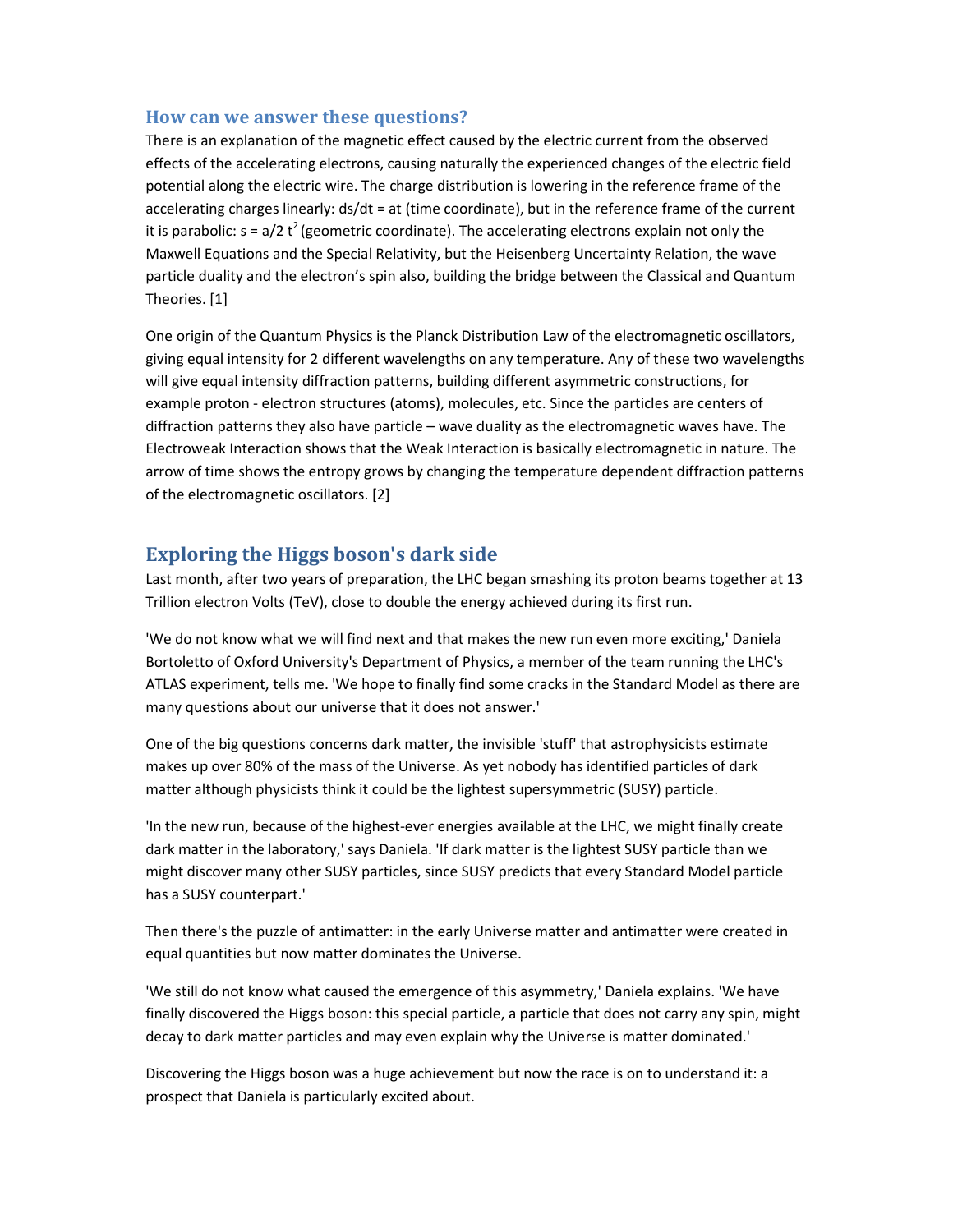'This particle is truly fascinating,' she says. 'Spin explains the behaviour of elementary particles: matter particles like the electron have spin 1/2 while force particles

like the photon, which is responsible for the electromagnetic interaction, have spin 1. Spin 1/2 particles obey the Pauli principle that forbids electrons to be in the same quantum state.

'The Higgs is the first spin 0 particle, or as particle physicists would say the first 'scalar particle' we've found, so the Higgs is neither matter nor force.'

Because of its nature the Higgs could have an impact on cosmic inflation and the energy of a vacuum as well as explaining the mass of elementary particles.

Daniela tells me: 'Because of the Higgs the electron has mass, atoms can be formed, and we exist. But why do elementary particles have such difference masses?

The data of run 2 will enable us to study, with higher precision, the decays of the Higgs boson and directly measure the coupling of the Higgs to quarks. It will also enable us to search for other particles similar to the Higgs and determine if the Higgs decays to dark matter.'

Daniela is one of 13 academics at Oxford working on ATLAS supported by a team of postdoctoral fellows, postgraduate students and engineering, technical, and computing teams. The Oxford group plays a lead role in operating the SemiConductor Tracker (SCT), most of which was assembled in an Oxford lab. This provides information on the trajectories of the particles produced when the LHC's beams collide, which was crucial to the discovery of the Higgs boson.

Whilst the next few years will see the Oxford group busy with research that exploits the LHC's new high-energy run, the team are also looking ahead to 2025 when the intensity or 'luminosity' of the beams will be increased.

The LHC is filled with 1,380 bunches of protons each containing almost a billion protons and colliding 40 million times per second. This means that every time two bunches of protons cross they generate not one collision but many, an effect called 'pile-up'.

'After this luminosity upgrade the LHC will operate at collision rates five to ten times higher than it does at present,' Daniela explains. 'In run 1 of the LHC we had a maximum of 37 pile-up collisions per crossing but with the upgrade to the High Luminosity LHC, or 'HL-LHC', this will increase to an average of 140 pile-up events in each bunch crossing.'

With the HL-LHC generating many more collisions, the international Oxford-led team are designing and prototyping parts of a new semiconductor tracker that will be needed to help reconstruct particles from the complex web of decay trails they leave inside the machine.

As the LHC ramps up both its energy and luminosity it promises to give scientists working on experiments such as ATLAS answers to some of the biggest questions in physics. One thing is certain: this new physics will also lead to a whole set of new questions about the matter that makes up us and the Universe around us. [7]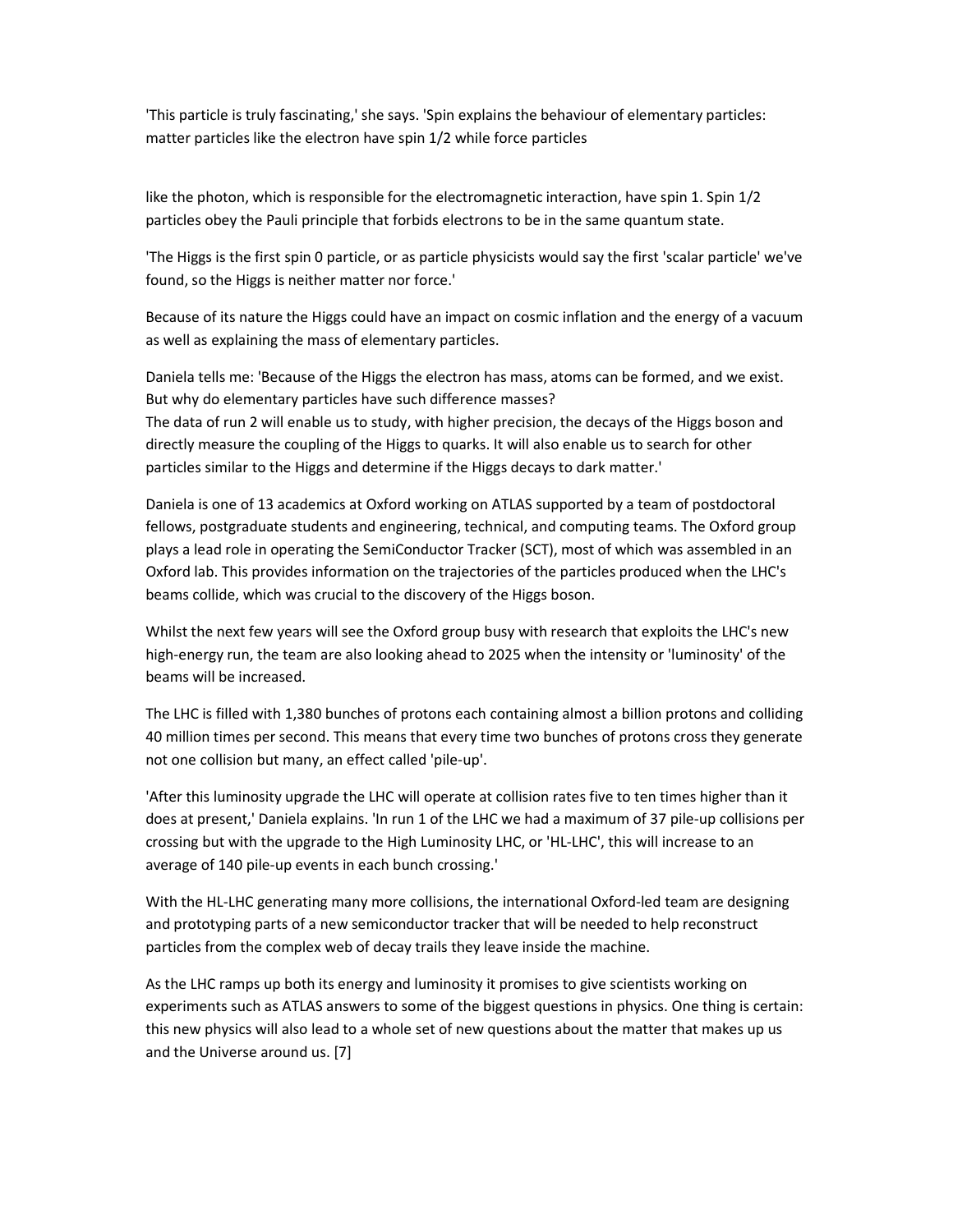# **The Higgs particle can disintegrate into particles of dark matter, according to new model**

The problem is that there are several things the Standard Model is unable to explain, for example the dark matter that makes up a large part of the universe. Many particle physicists are therefore working on the development of new, more comprehensive models.

One of them is Christoffer Petersson, who carries out research in theoretical particle physics at Chalmers University of Technology in Sweden and the Université Libre in Belgium. Together with two research colleagues he has proposed a particle model based on what is known as supersymmetry.

This model contains more elementary particles than the Standard Model, including dark matter particles. In addition, the model gives the Higgs particle different properties than the Standard Model predicts. The model proposes that the Higgs particle can distintegrate into a photon (a particle of light) and particles of dark matter. However, these properties are quite difficult to discover – you have to look for them specifically to have a chance of finding them.

But Christoffer Petersson is fortunate – his model has met with a response at CERN. Two independent experimental stations – Atlas and CMS – at the Large Hadron Collider are now looking for the very properties of the Higgs particle his model predicts. If the properties are there, it is a clear indication that the model fits.

"It's a dream for a theorist in particle physics. LHC is the only place where the model can be tested. It's even nicer that two independent experiments are going to do it," says Christoffer Petersson.

In the first studies the volume of data was unfortunately too small for it to be possible to either confirm or reject Petersson's model.

A Higgs particle has been created in an LHC detector and has then disintegrated into four muons (the four red lines). According to Christoffer Petersson's model the Higgs particle can also disintegrate into a photon and particles of dark matter. Picture: CERN

A Higgs particle has been created in an LHC detector and has then disintegrated into four muons (the four red lines). According to Christoffer Petersson's model the Higgs particle can also disintegrate into a photon and particles of dark matter.

"But we are already in full swing with new analyses in which we are testing his model in other ways and with more data. We congratulate Christoffer Petersson for having done an important job," says Zeynap Demiragli at the CMS experiment at CERN.

After being closed down for a time for an upgrade, LHC will start up again in the spring of 2015. With higher energies in the accelerator, the experiments will finally gather sufficient data to evaluate Petersson's model properly. He is on tenterhooks awaiting the results. [6]

# **Will the Large Hadron Collider find dark matter?**

Atom smasher could soon solve one the universe's greatest mysteries, claims scientist. Dr Monica Dunford worked at Cern in Switzerland up until 2013. She was directly involved in the detection of the Higgs boson in 2012. Speaking to Mail Online she said of the time leading up to its discovery: 'I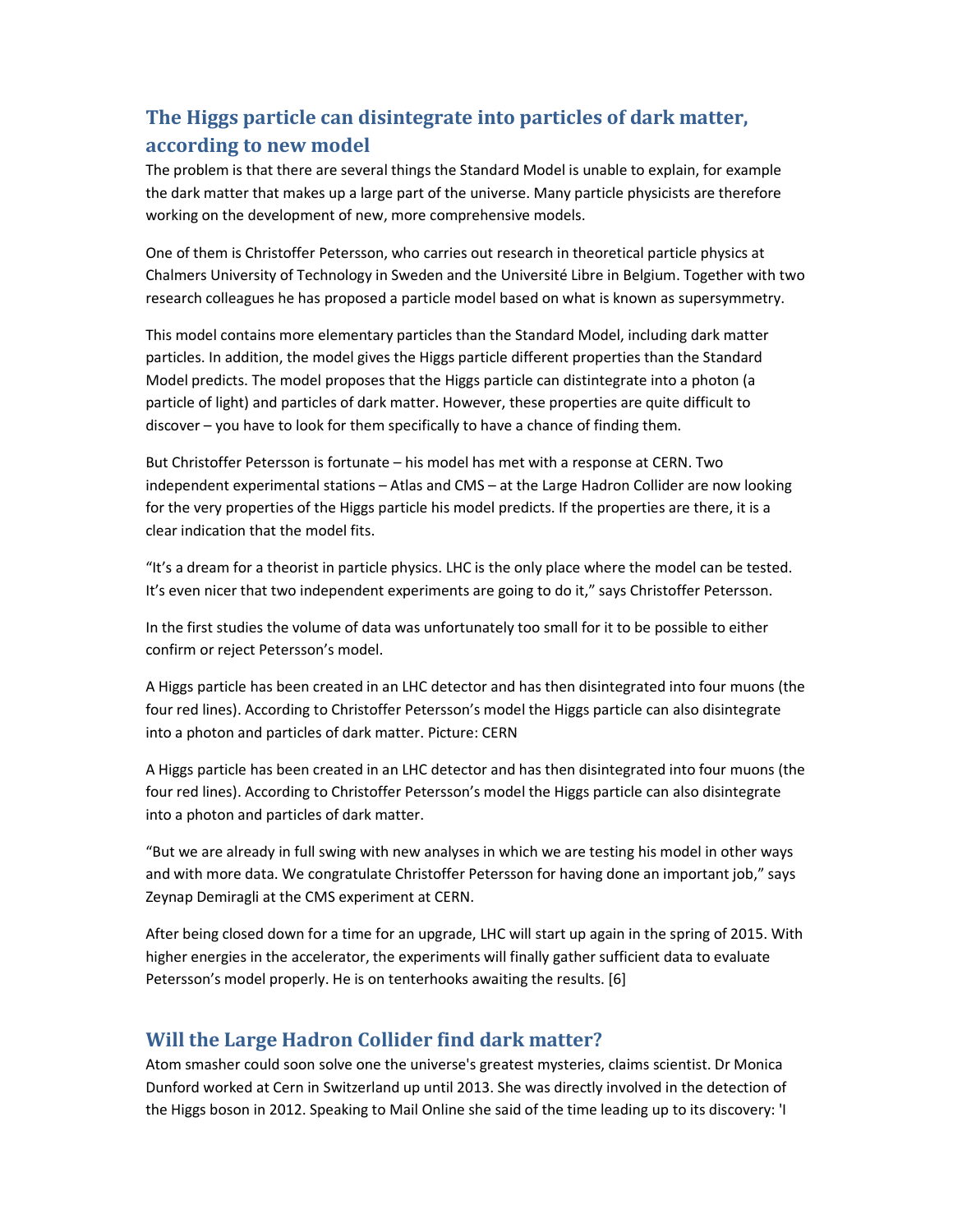don't think there will be another time like that in my career for sure'. But she said that the Large Hadron Collider could find dark matter. And if it did it would be a 'bigger discovery' than the Higgs boson. In March 2015 the LHC will be restarted at double its previous power.



'One of the things I'm most interested in is creating and discovering dark matter,' Dr Dunford said. 'We know from measurements of cosmology that 25 per cent of the universe is dark matter and we have absolutely no idea what that is.' An illustration of dark matter in the universe is shown.

When physicists study the dynamics of galaxies and the movement of stars, they are confronted with a mystery.

If they only take visible matter into account, their equations simply don't add up: the elements that can be observed are not sufficient to explain the rotation of objects and the existing gravitational forces. There is something missing.

From this they deduced that there must be an invisible kind of matter that does not interact with light, but does, as a whole, interact by means of the gravitational force. Called 'dark matter', this substance appears to make up at least 80 per cent of the universe. Finding the Higgs boson was one of the primary goals of the LHC - but perhaps the LHC's most important moment is yet to come.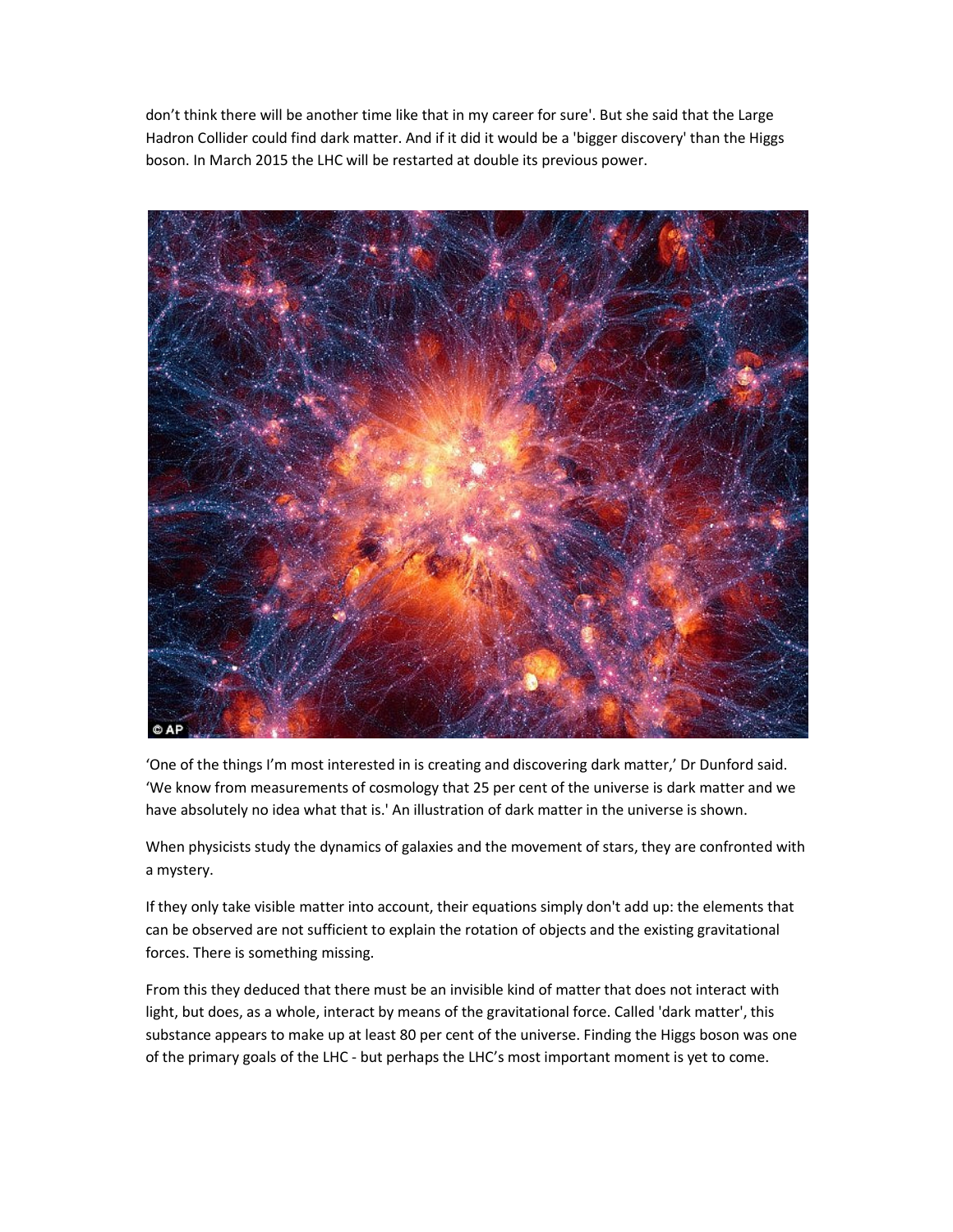'One of the things I'm most interested in is creating and discovering dark matter,' Dr Dunford said. We know from measurements of cosmology that 25 per cent of the universe is dark matter and we have absolutely no idea what that is. For comparison, what we do know, electrons and protons, only count for four per cent. You have this huge chunk of a pie and no idea what it consists of.

One thing we could possibly produce would be a dark matter candidate via its decay products. Being able to produce it at the LHC would be a huge connection between our astronomical measurements and what we can produce in the laboratory. [5]

# **The Classical Relativistic effect**

The moving charges are self maintain the electromagnetic field locally, causing their movement and this is the result of their acceleration under the force of this field.

In the classical physics the charges will distributed along the electric current so that the electric potential lowering along the current, by linearly increasing the way they take every next time period because this accelerated motion. [1]

## **The Relativistic Quantum Mechanics**

The same thing happens on the atomic scale giving a dp impulse difference and a dx way difference between the different part of the not point like particles.

Commonly accepted idea that the relativistic effect on the particle physics it is the fermions' spin another unresolved problem in the classical concepts. If the electric charges can move only with accelerated motions in the self maintaining electromagnetic field, once upon a time they would reach the velocity of the electromagnetic field. The resolution of this problem is the spinning particle, constantly accelerating and not reaching the velocity of light because the acceleration is radial.

## **The Heisenberg Uncertainty Relation**

I think that we have a simple bridge between the classical and quantum mechanics by understanding the Heisenberg Uncertainty Relations. It makes clear that the particles are not point like but have a dx and dp uncertainty.

# **The General Relativity - Electromagnetic inertia and mass**

#### **Electromagnetic Induction**

Since the magnetic induction creates a negative electric field as a result of the changing acceleration, it works as an electromagnetic inertia, causing an electromagnetic mass. [1]

#### **Relativistic change of mass**

The increasing mass of the electric charges the result of the increasing inductive electric force acting against the accelerating force. The decreasing mass of the decreasing acceleration is the result of the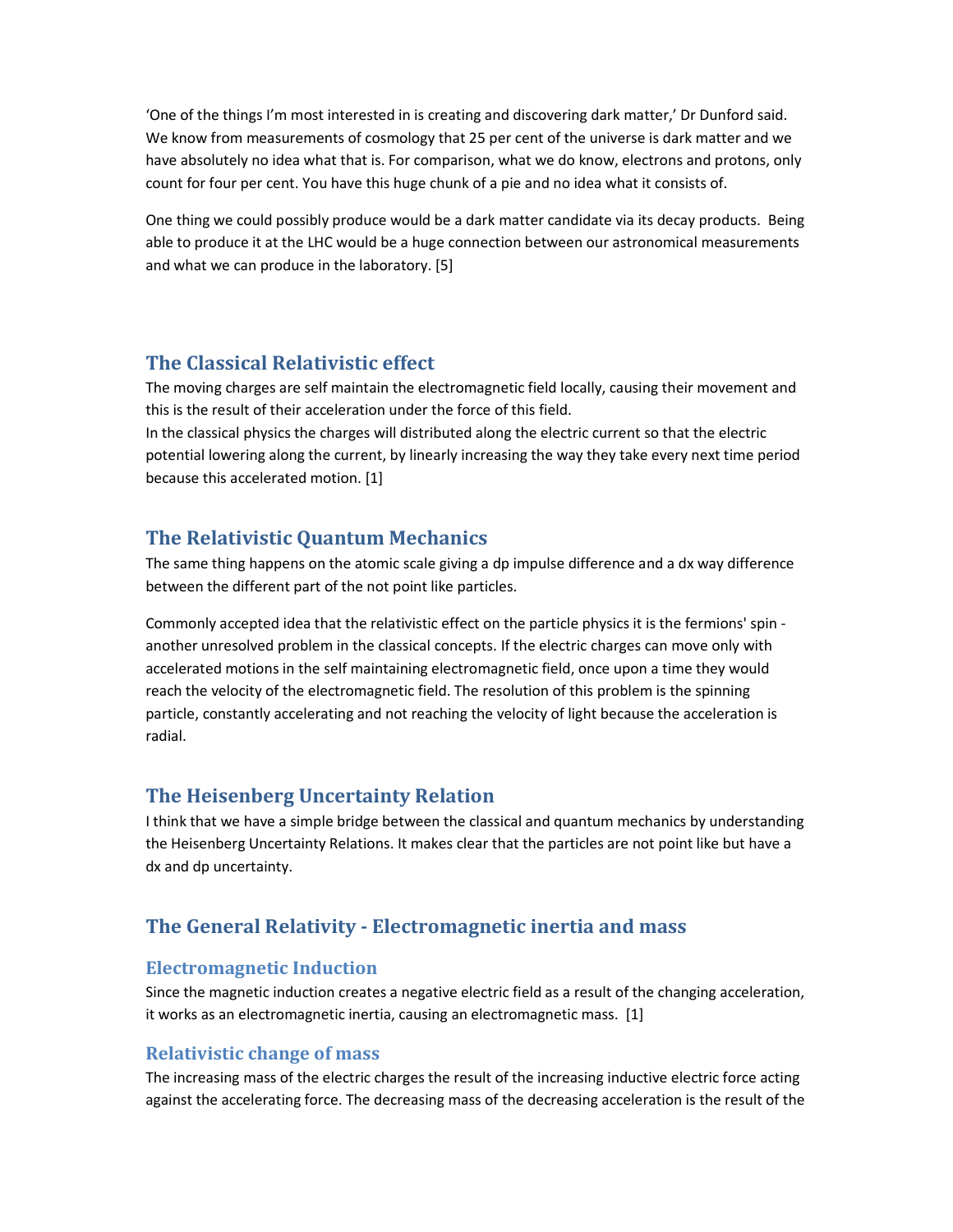inductive electric force acting against the decreasing force. This is the relativistic mass change explanation, especially importantly explaining the mass reduction in case of velocity decrease.

#### **The frequency dependence of mass**

Since  $E = h\nu$  and  $E = mc^2$ ,  $m = h\nu$  / $c^2$  that is the  $m$  depends only on the  $\nu$  frequency. It means that the mass of the proton and electron are electromagnetic and the result of the electromagnetic induction, caused by the changing acceleration of the spinning and moving charge! It could be that the *m<sup>o</sup>* inertial mass is the result of the spin, since this is the only accelerating motion of the electric charge. Since the accelerating motion has different frequency for the electron in the atom and the proton, they masses are different, also as the wavelengths on both sides of the diffraction pattern, giving equal intensity of radiation. [2]

#### **Electron – Proton mass rate**

There is an asymmetry between the mass of the electric charges, for example proton and electron, can understood by the asymmetrical Planck Distribution Law. This temperature dependent energy distribution is asymmetric around the maximum intensity, where the annihilation of matter and antimatter is a high probability event. In the maximum intensity no diffraction patterns with equal intensity that is no fermions only bosons. The asymmetric sides are creating different frequencies of electromagnetic radiations being in the same intensity level and compensating each other. One of these compensating ratios is the electron – proton mass ratio. The lower energy side has no compensating intensity level, it is the dark energy and the corresponding matter is the dark matter. The Planck distribution law explains the different frequencies of the proton and electron, giving equal intensity to different lambda wavelengths! Also since the particles are diffraction patterns they have some closeness to each other – can be seen as a gravitational force.

In Quantum Field Theory (QFT), particles are described by excitations of a quantum field that satisfies the appropriate quantum mechanical field equations. The excitations of the quantum field mean diffraction patterns in my theory. [2]

# **Higgs Field**

The Higgs mechanism is a result of something called a field that extends throughout space, even where no particles are present. This notion is probably most familiar to you from a magnetic field. You feel a force between a magnet and your refrigerator even when "nothing" is there. A field can fill "empty" space. The Higgs field extends throughout space. Elementary particles acquire their masses by interacting with this field. It is kind of like space is charged and particles get mass through their interactions with this charge.

The Higgs boson is not directly responsible for mass. The Higgs field is. The boson is a particle that tells us our understanding of this mechanism is correct. It also is a big clue as to where that field came from in the first place. Its discovery tells us that what we expected to be true was indeed correct, and it gives us clues as to what else might underlie the Standard Model. [4]

#### **The Higgs boson**

By March 2013, the particle had been proven to behave, interact and decay in many of the expected ways predicted by the Standard Model, and was also tentatively confirmed to have + parity and zero spin, two fundamental criteria of a Higgs boson, making it also the first known scalar particle to be discovered in nature, although a number of other properties were not fully proven and some partial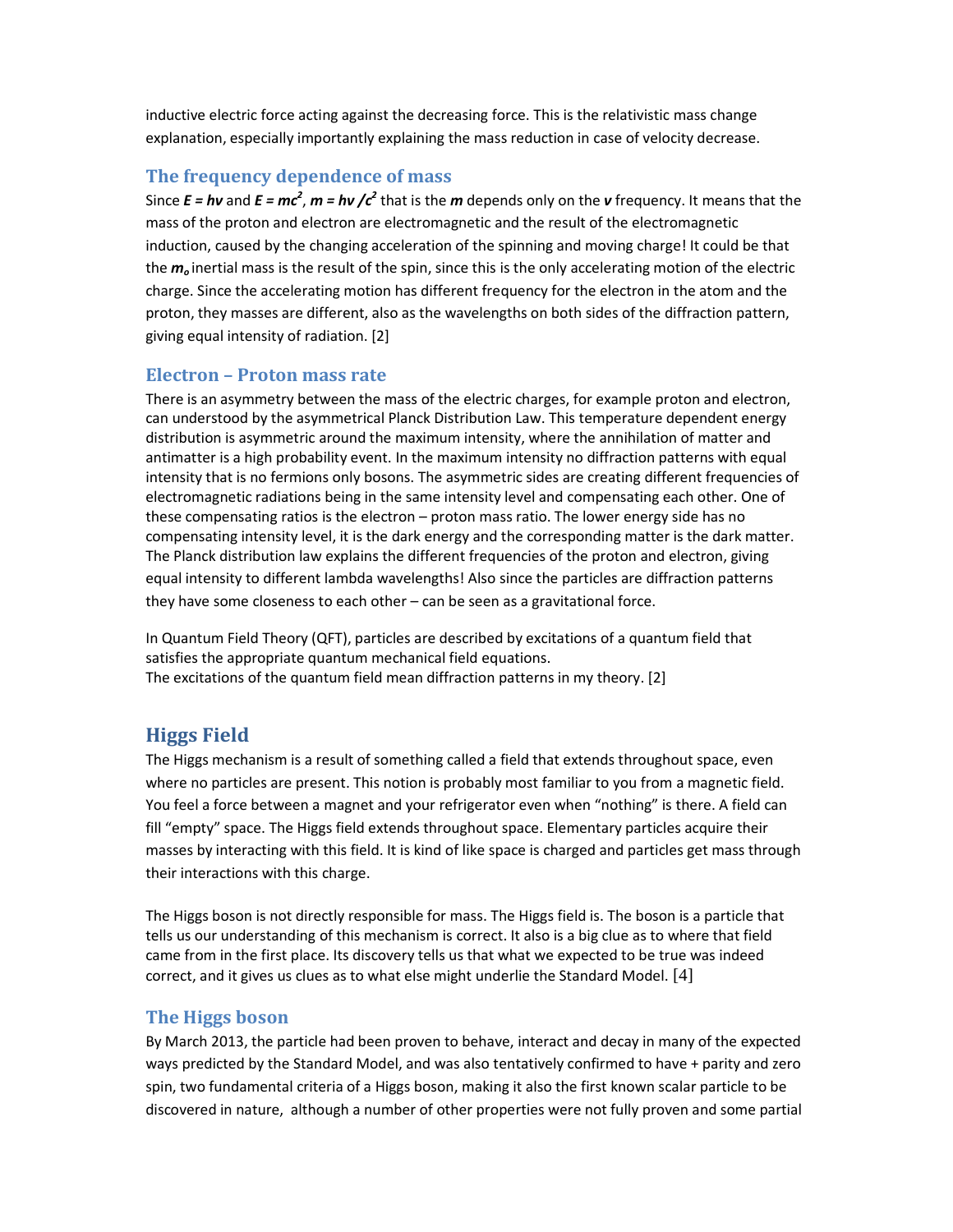results do not yet precisely match those expected; in some cases data is also still awaited or being analyzed.

In my opinion, the best explanation of the Higgs mechanism for a lay audience is the one invented by David Miller. You can find it here: http://www.strings.ph.qmul.ac.uk/~jmc/epp/higgs3.html. The field must come first. The boson is an excitation of the field. So no field, no excitation. On the other hand in quantum field theory it is difficult to separate the field and the excitations. The Higgs field is what gives particles their mass.

There is a video that gives an idea as to the Higgs field and the boson. It is here: http://www.youtube.com/watch?v=RIg1Vh7uPyw . Note that this analogy isn't as good as the Miller one, but as is usually the case, if you look at all the analogies you'll get the best understanding of the situation.

# **What is the Spin?**

So we know already that the new particle has spin zero or spin two and we could tell which one if we could detect the polarizations of the photons produced. Unfortunately this is difficult and neither ATLAS nor CMS are able to measure polarizations. The only direct and sure way to confirm that the particle is indeed a scalar is to plot the angular distribution of the photons in the rest frame of the centre of mass. A spin zero particles like the Higgs carries no directional information away from the original collision so the distribution will be even in all directions. This test will be possible when a much larger number of events have been observed. In the mean time we can settle for less certain indirect indicators.

## **The Weak Interaction**

Since the Higgs boson is necessary to the W and Z bosons, the dipole change of the Weak interaction and the change in the magnetic effect caused gravitation must be conducted. The Wien law is also important to explain the Weak interaction, since it describes the  $T_{\text{max}}$  change and the diffraction patterns change. [2]

## **Higgs mechanism**

The magnetic induction creates a negative electric field, causing an electromagnetic inertia. Probably it is the mysterious Higgs field giving mass to the charged particles? We can think about the photon as an electron-positron pair, they have mass. The neutral particles are built from negative and positive charges, for example the neutron, decaying to proton and electron. The wave – particle duality makes sure that the particles are oscillating and creating magnetic induction as an inertial mass, explaining also the relativistic mass change. Higher frequency creates stronger magnetic induction, smaller frequency results lesser magnetic induction. It seems to me that the magnetic induction is the secret of the Higgs field.

In particle physics, the Higgs mechanism is a kind of mass generation mechanism, a process that gives mass to elementary particles. According to this theory, particles gain mass by interacting with the Higgs field that permeates all space. More precisely, the Higgs mechanism endows gauge bosons in a gauge theory with mass through absorption of Nambu–Goldstone bosons arising in spontaneous symmetry breaking.

The simplest implementation of the mechanism adds an extra Higgs field to the gauge theory. The spontaneous symmetry breaking of the underlying local symmetry triggers conversion of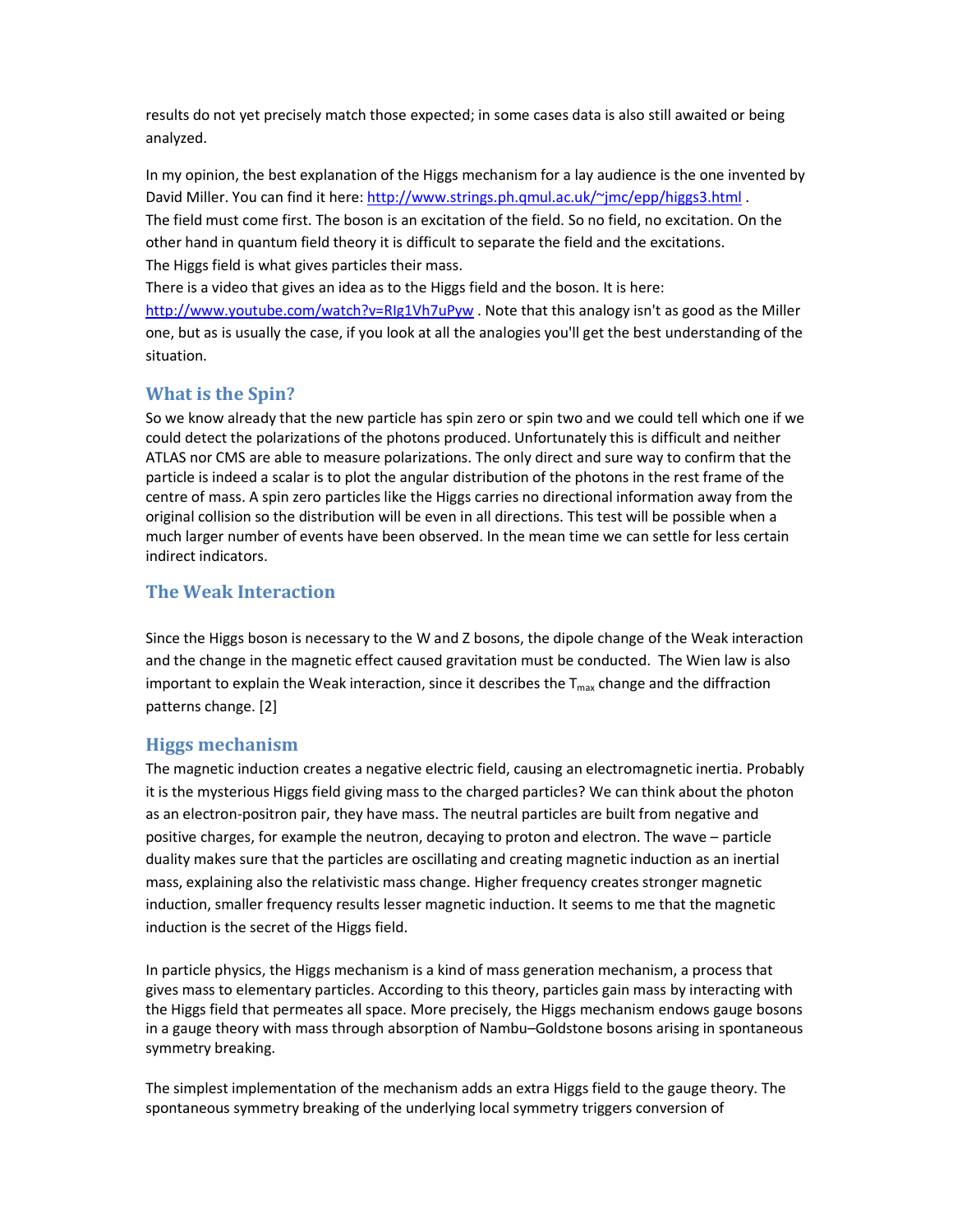components of this Higgs field to Goldstone bosons which interact with (at least some of) the other fields in the theory, so as to produce mass terms for (at least some of) the gauge bosons. This mechanism may also leave behind elementary scalar (spin-0) particles, known as Higgs bosons.

In the Standard Model, the phrase "Higgs mechanism" refers specifically to the generation of masses for the W<sup>+</sup>, and Z weak gauge bosons through electroweak symmetry breaking. The Large Hadron Collider at CERN announced results consistent with the Higgs particle on July 4, 2012 but stressed that further testing is needed to confirm the Standard Model.

# **Gravity from the point of view of quantum physics**

## **The Gravitational force**

The gravitational attractive force is basically a magnetic force.

The same electric charges can attract one another by the magnetic force if they are moving parallel in the same direction. Since the electrically neutral matter is composed of negative and positive charges they need 2 photons to mediate this attractive force, one per charges. The Bing Bang caused parallel moving of the matter gives this magnetic force, experienced as gravitational force.

Since graviton is a tensor field, it has spin = 2, could be 2 photons with spin = 1 together.

You can think about photons as virtual electron – positron pairs, obtaining the necessary virtual mass for gravity.

The mass as seen before a result of the diffraction, for example the proton – electron mass rate Mp=1840 Me. In order to move one of these diffraction maximum (electron or proton) we need to intervene into the diffraction pattern with a force appropriate to the intensity of this diffraction maximum, means its intensity or mass.

The Big Bang caused acceleration created radial currents of the matter, and since the matter is composed of negative and positive charges, these currents are creating magnetic field and attracting forces between the parallel moving electric currents. This is the gravitational force experienced by the matter, and also the mass is result of the electromagnetic forces between the charged particles. The positive and negative charged currents attracts each other or by the magnetic forces or by the much stronger electrostatic forces!?

The gravitational force attracting the matter, causing concentration of the matter in a small space and leaving much space with low matter concentration: dark matter and energy. There is an asymmetry between the mass of the electric charges, for example proton and electron, can understood by the asymmetrical Planck Distribution Law. This temperature dependent energy distribution is asymmetric around the maximum intensity, where the annihilation of matter and antimatter is a high probability event. The asymmetric sides are creating different frequencies of electromagnetic radiations being in the same intensity level and compensating each other. One of these compensating ratios is the electron – proton mass ratio. The lower energy side has no compensating intensity level, it is the dark energy and the corresponding matter is the dark matter.

#### **The Graviton**

In physics, the graviton is a hypothetical elementary particle that mediates the force of gravitation in the framework of quantum field theory. If it exists, the graviton is expected to be massless (because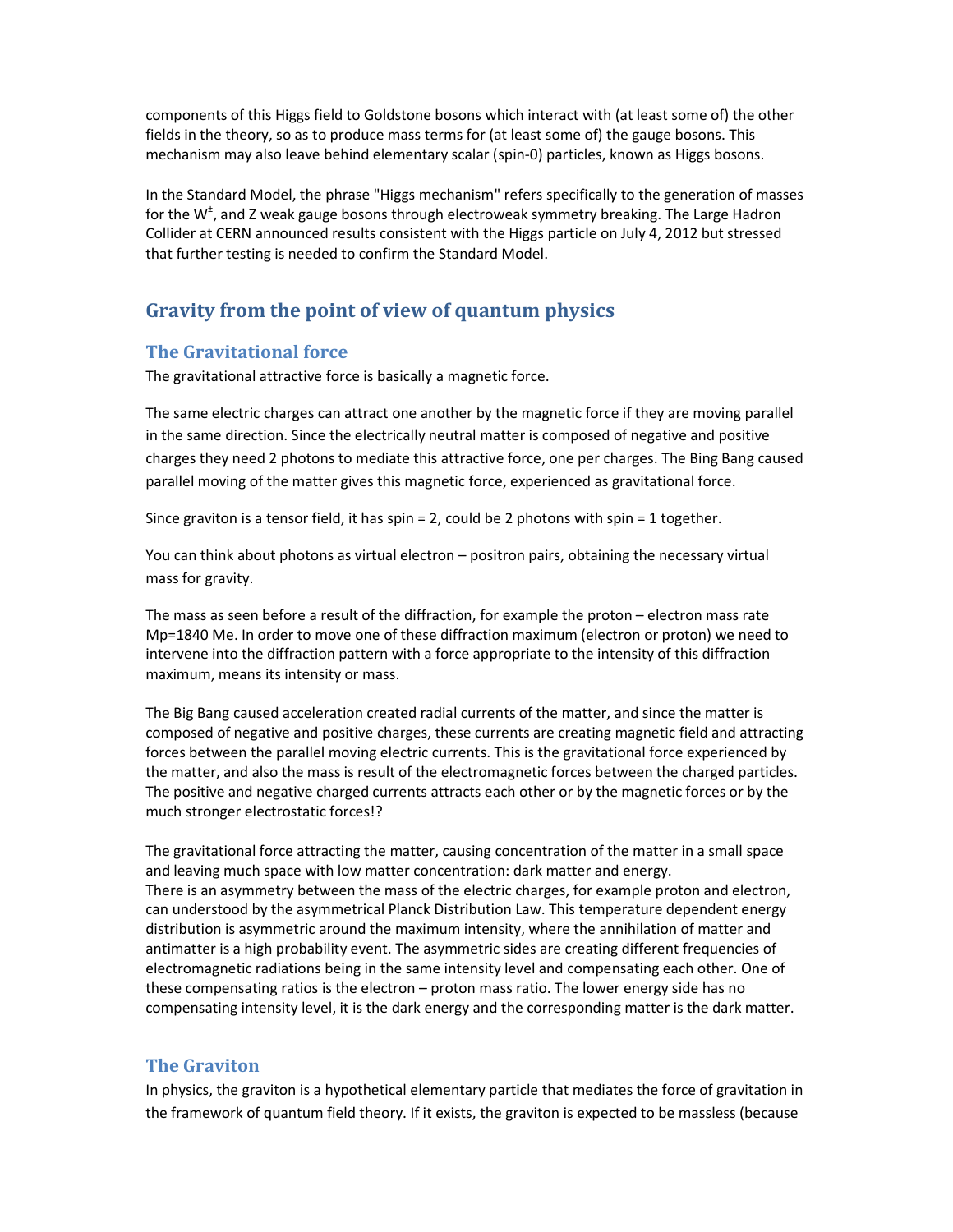the gravitational force appears to have unlimited range) and must be a spin-2 boson. The spin follows from the fact that the source of gravitation is the stress-energy tensor, a second-rank tensor (compared to electromagnetism's spin-1 photon, the source of which is the four-current, a first-rank tensor). Additionally, it can be shown that any massless spin-2 field would give rise to a force indistinguishable from gravitation, because a massless spin-2 field must couple to (interact with) the stress-energy tensor in the same way that the gravitational field does. This result suggests that, if a massless spin-2 particle is discovered, it must be the graviton, so that the only experimental verification needed for the graviton may simply be the discovery of a massless spin-2 particle. [3]

# **Conclusions**

"If the model is found to fit, it would completely change our understanding of the fundamental building blocks of nature. If not, just the fact that they are willing to test my model at CERN is great," he says. [6]

On whether it would be the LHC's most important discovery to date, she said: 'Personally yes. It would be a bigger discovery than the Higgs boson. 'For the Higgs we had a very good concrete theoretical prediction; for dark matter we really have no idea what it would be.'

She added: 'There is no particle that we know of today that can explain dark matter, let alone what dark energy might be. So if we could directly produce dark matter particles at the LHC this would be a huge step forward in our understanding of the composition of the universe!' [5]

The electric currents causing self maintaining electric potential is the source of the special and general relativistic effects. The Higgs Field is the result of the electromagnetic induction. The Graviton is two photons together.

## **References**

[1] The Magnetic field of the Electric current and the Magnetic induction

Author: George Rajna

Publication date: 15/09/2013

Website: Academia.edu

http://academia.edu/3833335/The\_Magnetic\_field\_of\_the\_Electric\_current

Last accessed: 28/02/2014

[2] 3 Dimensional String Theory

Author: George Rajna

Publication date: 13/06/2013

Website: Academia.edu

http://academia.edu/3834454/3\_Dimensional\_String\_Theory